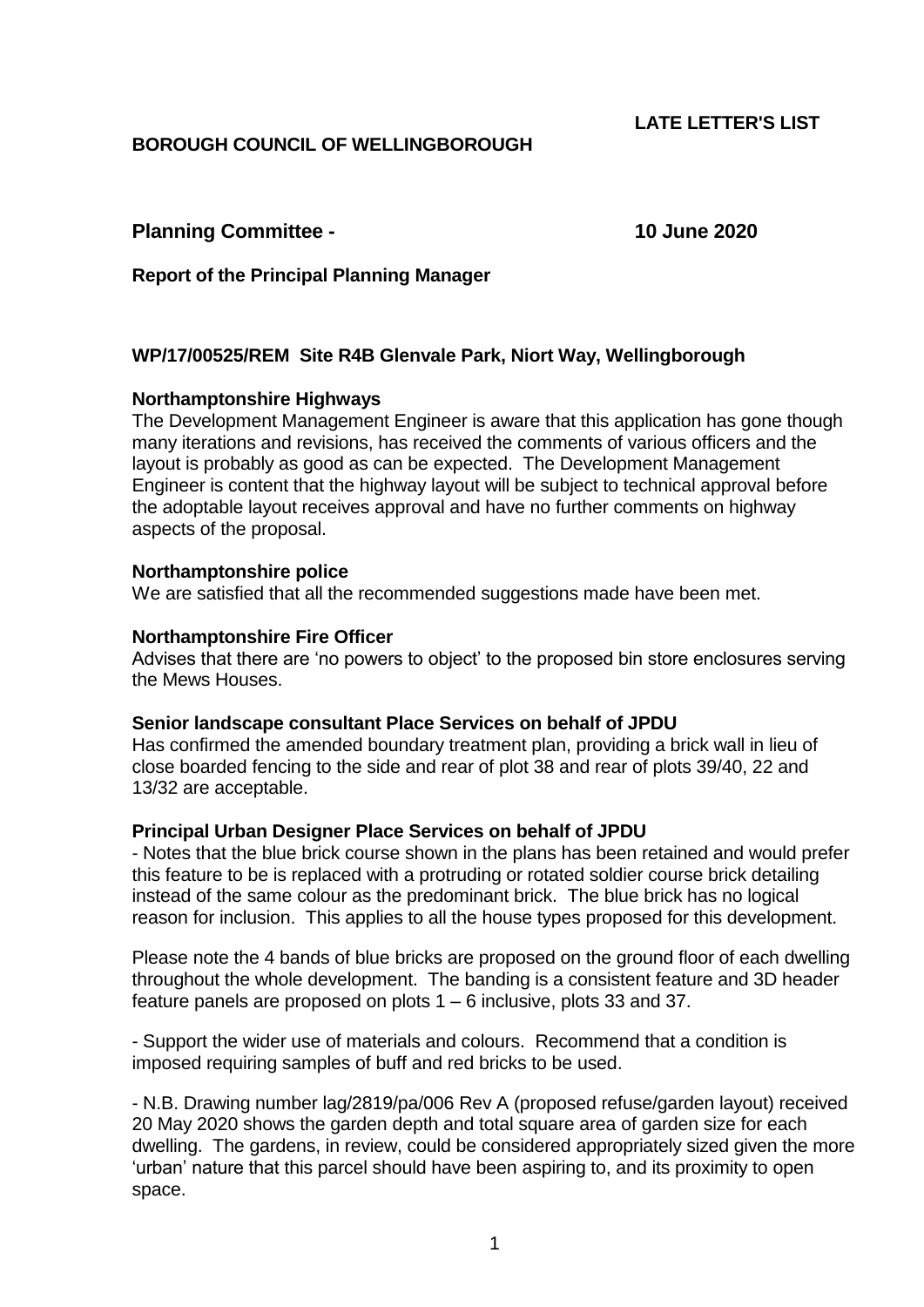- Ground floor private amenity space has been added to the mews block which is supported from both a design and landscape perspective.

- A distance of 27 metres back to back from the care home to plot 36 has been indicated, with a slightly reduced distance in actual distance to the flank elevation of plot 37 - which given the care home is proposing to have rooms in the projecting bay (believed to be lounge rooms) would ideally be 25 metres instead of the 23 metres shown. However, provided that a robust landscape and boundary treatment scheme is included on this sensitive edge, the harm caused by this reduction beyond the ideal requirement could be mitigated.

- Parking should be restricted to no more than four spaces before a landscaped break. Whilst this is largely the case, there is still one incidence of this in the parking run opposite the terraced properties serving plots 34 to 36 on the northern side of the development. It is considered that given the lack of opportunity to add additional landscaping in this area, this could be deemed acceptable.

Remain highly concerned regarding the lack of connection from the local centre car park to the shared driveway serving plots 21, 22 and 23 which would aid in pedestrian permeability and reduce the sense of a 'dead end' created by the parking lot.

It appears that little has been done to further enhance the elevations of units 20, 22, 23 and 30 so previous comment pertaining to the relatively bland and uninteresting elevation still remains.

It appears that little has been done to enhance the elevations of units 31 and 32 so previous comment pertaining to the relatively bland and uninteresting elevation still remains. This is a missed opportunity to create an attractive built edge to the green space and unfortunately the proposed building is an unattractive and basic.

Units 33 and 37 have had some brick detailing added between the fenestration of ground and first floor which is limited in extent but acceptable beyond previous iterations.

Would have like to have seen the introduction of gable on forms of housing these have not been introduced to the scheme.

The bays on plots 2, 3, 4, 5 now appear to be larger than previous iterations, however the brick type remains the same across all of the properties in this run, so comment that there would be benefit in changing the brick for the two end units still remains.

The Mews building elevations have been improved through the use of hardieplank to the balcony recesses and the brick detail which has been applied to some elevations. There are still have concern that the building does not have the presence that would be deemed appropriate for a building overlooking the key hard landscaped space – this could have been addressed through a positive and iterative design process and could have included design tweaks such as changes to the roofline to give the property more presence, however it is considered that the proposal as it stands is likely to be unlikely to be further altered and improved.

The garage doors are basic but reflect a common colour theme so this is acceptable.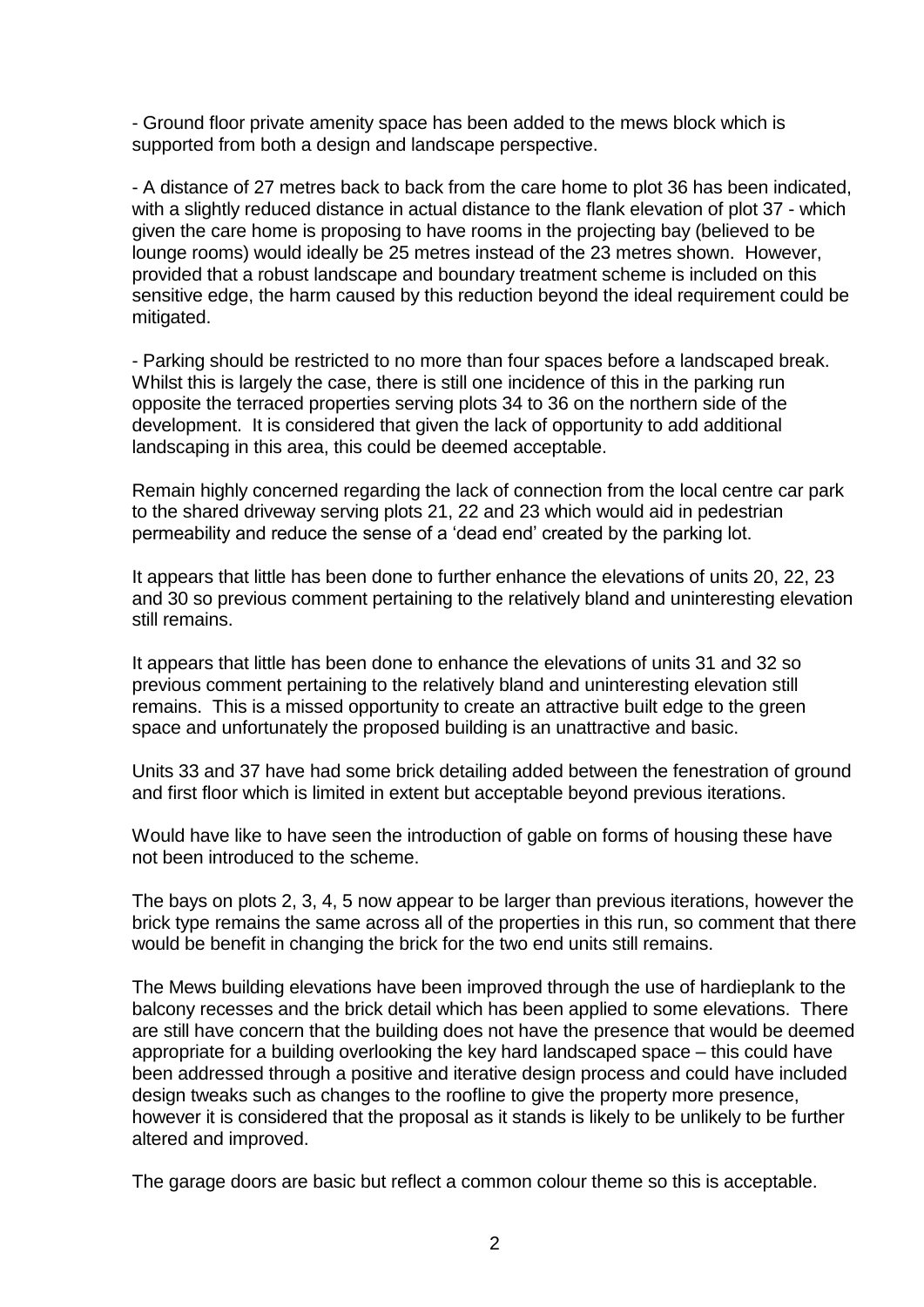# **Condition 1**

The following drawing number will be added under this condition:

lag/2819/pa/003 Rev C (site location plan) received 10 June 2020;

# **WP/20/00131/VAR Former HM Prison, Millers Park, Wellingborough**

Cllr Skitrall has sought clarification on the following in relation to the access:

The Arup report is pretty vague and the application does not contain details of the predicted traffic volumes and timings.

The flows into and out of the prison are likely to occur predominantly at shift changes and during visiting hours but I cannot find a traffic assessment to give context for this. In order to minimise emissions from vehicles it is necessary to minimise the time that vehicles are kept waiting.

- 1. Will the lights be programmed to reflect the times of the prison traffic flows giving more time to through traffic at other times?
- 2. What is the proposed sequence for the lights?
- 3. Can a northbound vehicle wait in the centre of the road to turn into the prison and while doing so trigger a need to halt southbound traffic?

### **Officer' response:**

The principle of traffic generation / vehicle movements was tested and accepted at outline planning permission stage. It is not necessary to revisit that as part of this variation application. It is for this reason that the Arup report is presented as a Transport Assessment Addendum; it is supplementary to the Transport Assessment that was submitted with the outline planning application and should be read alongside that. For the avoidance of doubt, the proposed signalised arrangement has been designed having regard to the accepted traffic flows that were established at outline planning permission stage.

Turning to the specific questions that have been raised, the Ministry of Justice respond as follows.

## **1**.**Programming of traffic signals**

The maximum traffic green light times will be timetabled to reflect changing traffic flow peaks during the day. Longer periods of green lights to the prison access road would be incorporated into the timetabling at those times which will see a peak in prison traffic, as established by the Transport Assessment submitted with the outline application.

## **2.Sequencing**

The proposed signals will run as follows:-

Stage 1: B573 Doddington Road northbound and southbound; and Stage 2: Prison access road

## **3.Northbound right-turning traffic –**